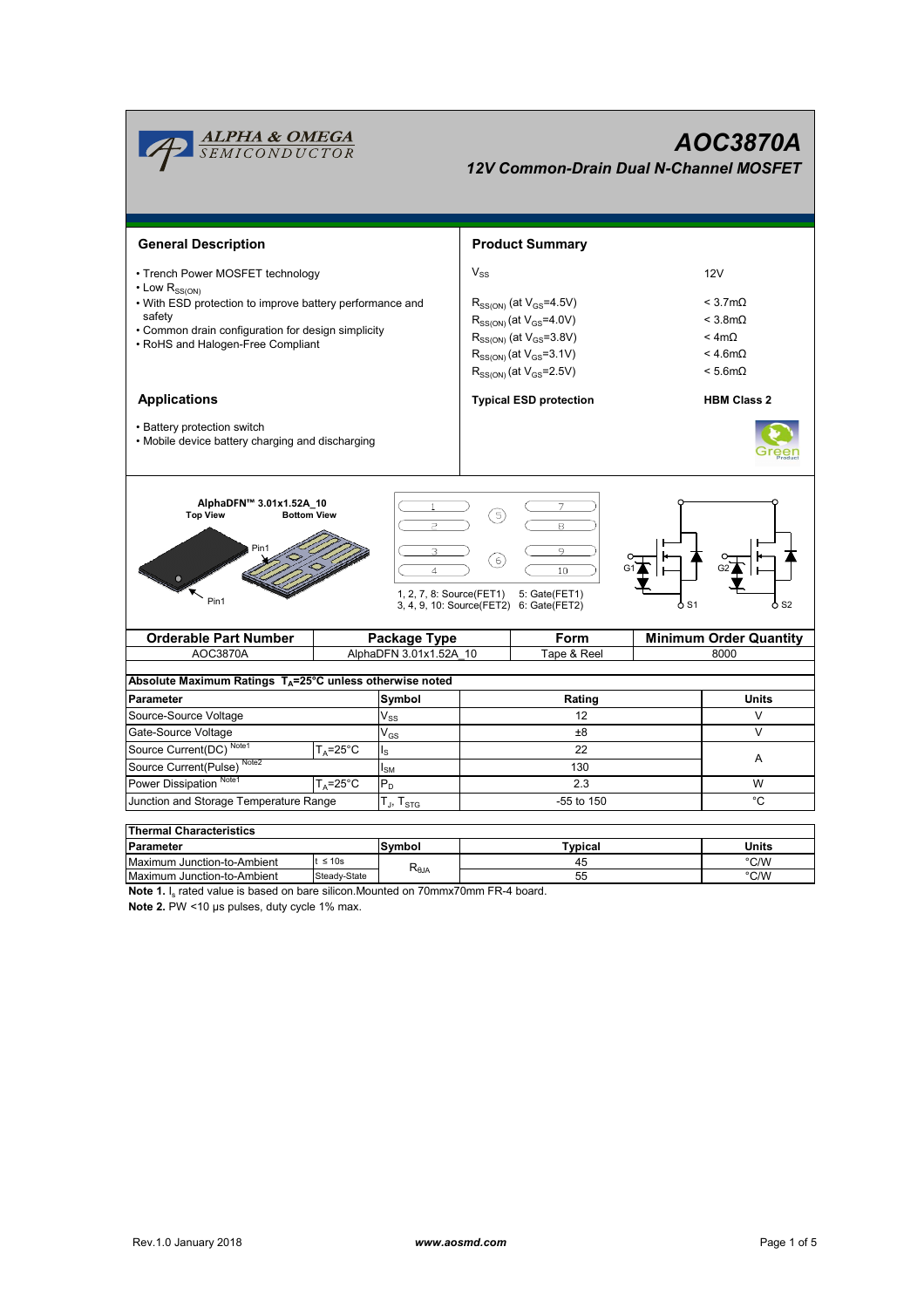

## **Electrical Characteristics (TJ=25°C unless otherwise noted)**

| <b>Symbol</b>               | Parameter                             | <b>Conditions</b>                                                     |                       |                                | Min | Typ  | Max | <b>Units</b> |
|-----------------------------|---------------------------------------|-----------------------------------------------------------------------|-----------------------|--------------------------------|-----|------|-----|--------------|
| <b>ISTATIC PARAMETERS</b>   |                                       |                                                                       |                       |                                |     |      |     |              |
| $BV_{SSS}$                  | Source-Source Breakdown Voltage       | $IS=250\mu A$ , $VGS=0V$                                              | <b>Test Circuit 6</b> |                                | 12  |      |     | V            |
| $I_{SSS}$                   | Zero Gate Voltage Source Current      | $V_{SS}$ =12V, $V_{GS}$ =0V                                           | <b>Test Circuit 1</b> |                                |     |      | 1   |              |
|                             |                                       |                                                                       |                       | $T_{\parallel} = 55^{\circ}$ C |     |      | 5   | μA           |
| $I_{GSS}$                   | Gate leakage current                  | $V_{SS}$ =0V, $V_{GS}$ = $\pm$ 8V                                     | <b>Test Circuit 2</b> |                                |     |      | ±10 | μA           |
| $V_{GS(th)}$                | Gate Threshold Voltage                | $V_{SS} = V_{GS}$ , $I_S = 250 \mu A$                                 |                       | <b>Test Circuit 3</b>          | 0.4 | 0.7  | 1.1 | V            |
| $R_{SS(ON)}$                | Static Source to Source On-Resistance | $V_{GS} = 4.5V, I_S = 5A$                                             |                       | <b>Test Circuit 4</b>          | 2.1 | 2.95 | 3.7 | $m\Omega$    |
|                             |                                       |                                                                       |                       | $T_i = 125^{\circ}C$           | 2.9 | 4.05 | 5.0 |              |
|                             |                                       | $V_{GS} = 4.0 V, I_S = 5A$                                            | <b>Test Circuit 4</b> |                                | 2.2 | 3.05 | 3.8 | $m\Omega$    |
|                             |                                       | $V_{GS} = 3.8 V, I_S = 5A$                                            | <b>Test Circuit 4</b> |                                | 2.3 | 3.1  | 4.0 | $m\Omega$    |
|                             |                                       | $V_{GS} = 3.1 V, I_S = 5A$                                            | <b>Test Circuit 4</b> |                                | 2.4 | 3.4  | 4.6 | $m\Omega$    |
|                             |                                       | $V_{GS}$ =2.5V, $I_S$ =5A                                             | <b>Test Circuit 4</b> |                                | 2.8 | 3.9  | 5.6 | $m\Omega$    |
| $g_{FS}$                    | Forward Transconductance              | $V_{SS}$ =5V, $I_S$ =5A                                               | <b>Test Circuit 3</b> |                                |     | 50   |     | S            |
| $V_{FSS}$                   | Forward Source to Source Voltage      | $Is=1A, VGS=0V$                                                       | <b>Test Circuit 5</b> |                                |     | 0.57 | 1   | V            |
| <b>DYNAMIC PARAMETERS</b>   |                                       |                                                                       |                       |                                |     |      |     |              |
| $R_q$                       | Gate resistance                       | $f = 1$ MHz                                                           |                       |                                |     | 1.2  |     | KΩ           |
| <b>SWITCHING PARAMETERS</b> |                                       |                                                                       |                       |                                |     |      |     |              |
| $\mathsf{Q}_{\mathsf{g}}$   | <b>Total Gate Charge</b>              | $V_{G1S1}$ =4.5V, V <sub>SS</sub> =6V, I <sub>S</sub> =5A             |                       |                                | 32  |      | nC  |              |
| $t_{D(on)}$                 | Turn-On DelayTime                     |                                                                       |                       |                                |     | 1.2  |     | μs           |
| $t_r$                       | Turn-On Rise Time                     | $V_{G1S1}$ =4.5V, V <sub>SS</sub> =6V, R <sub>L</sub> =1.2 $\Omega$ , |                       |                                |     | 3.0  |     | <b>US</b>    |
| $t_{D(off)}$                | Turn-Off DelayTime                    | $R_{\text{GEN}} = 3\Omega$                                            |                       | <b>Test Circuit8</b>           |     | 3.1  |     | <b>US</b>    |
| $\mathbf{t}_\text{f}$       | <b>Turn-Off Fall Time</b>             |                                                                       |                       |                                |     | 8.2  |     | μs           |

APPLICATIONS OR USE AS CRITICAL COMPONENTS IN LIFE SUPPORT DEVICES OR SYSTEMS ARE NOT AUTHORIZED. AOS DOES NOT ASSUME ANY LIABILITY ARISING OUT OF SUCH APPLICATIONS OR USES OF ITS PRODUCTS. AOS RESERVES THE RIGHT TO IMPROVE PRODUCT DESIGN, FUNCTIONS AND RELIABILITY WITHOUT NOTICE.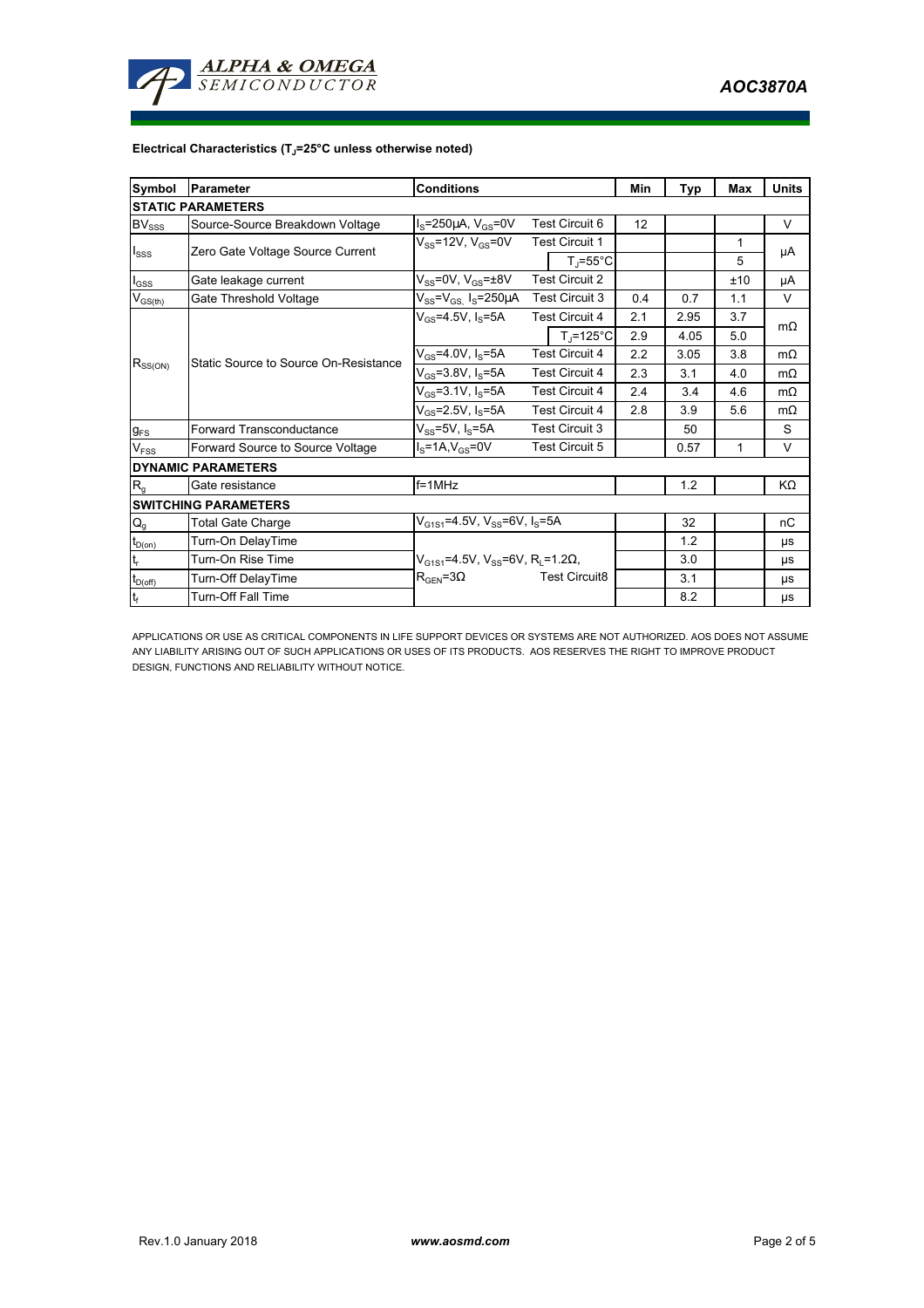*AOC3870A* 



## **TYPICAL ELECTRICAL AND THERMAL CHARACTERISTICS**

**ALPHA & OMEGA** 

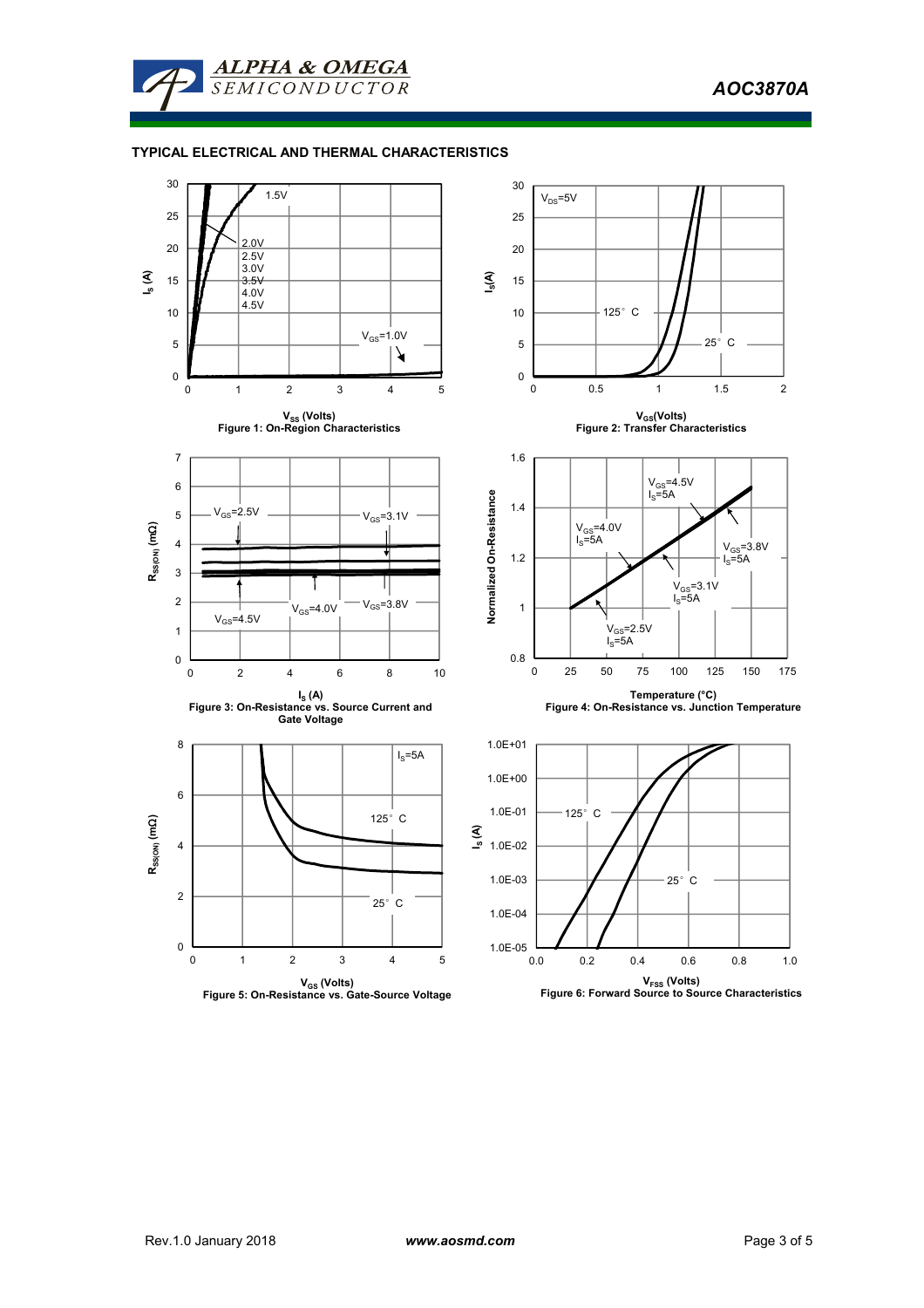



## **TYPICAL ELECTRICAL AND THERMAL CHARACTERISTICS**